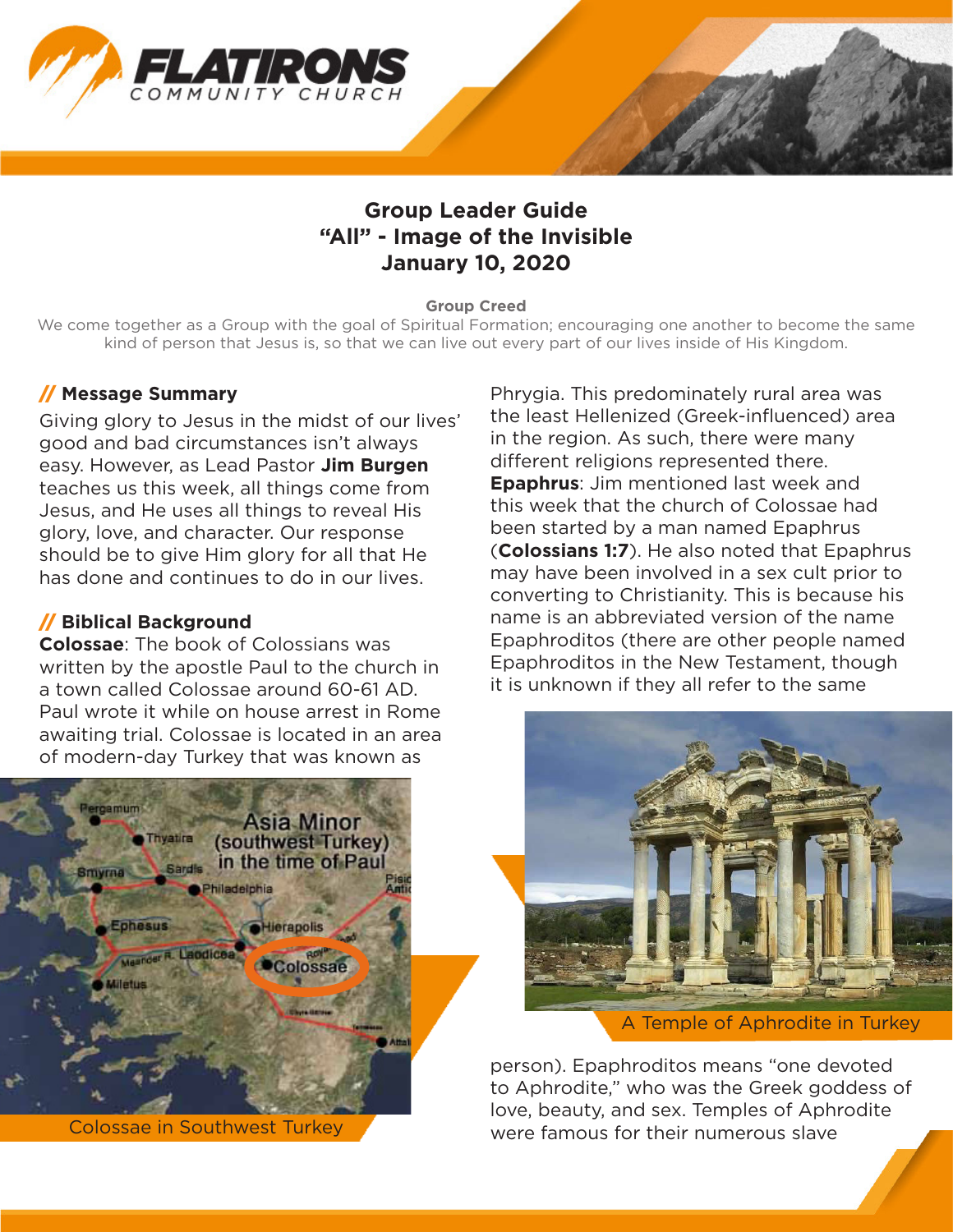

prostitutes who served as the priests and priestesses (the temple in the Greek city of Corinth alone "employed" 1,000), and having sex with these prostitutes was the most popular way of worshiping the goddess. The name of the festival that was celebrated yearly across all of Greece in Aphrodite's honor was called "Aphrodisia." Make of that what you will.

**Saints**: Throughout Paul's writings in the New Testament, he consistently refers to Christians as "saints" (for example, **Colossians 1:26**). In Catholic tradition, the term "saint" is usually reserved for someone who has been officially recognized (or "canonized") by the Catholic Church as being a saint after their death. Certain requirements must be met for someone to be canonized as a saint, such as martyrdom and/or the performing of documented miracles. Among other things, a "feast day" is established in their name, as well as the ability for others to start churches in their name and pray directly to them.

This is NOT what Paul or the Bible, in general, is referring to when they use the word "saint." The word "saint" in the Bible simply refers to someone who is separated as holy by God, i.e., a Christian or someone who is a part of the body of Christ.

**Firstborn**: In **Colossians 1:15**, Paul calls Jesus the "firstborn of every creature." He then goes on to say that Christ is the source of creation in the next verse. The term "firstborn" might seem to us to designate that He is the first created being, so it seems strange that He would be both Creator and created. However, the term "firstborn" would bring up other connotations to the original Colossian readers. "Firstborn" designated someone as an heir to an estate and gives them preeminence over, or sets them above, everything and everyone that follows. Therefore, this verse is stating that Christ has supreme authority over everything. Verse 16 tells us why: "For by him all things were created, in heaven and on earth, visible and invisible, whether thrones or dominions or rulers or authorities—all things were created through him and for him."

### // **References**

Currid, John D., and David W. Chapman. *ESV Archaeology Study Bible: English Standard Version*. Crossway Books, 2017.

Lucas, R. C. (2000). *The message of Colossians and Philemon: fullness and freedom*. Inter-Varsity Press.

Prior, D. (1993). *The message of 1 Corinthians: life in the local church*. Inter-Varsity Press.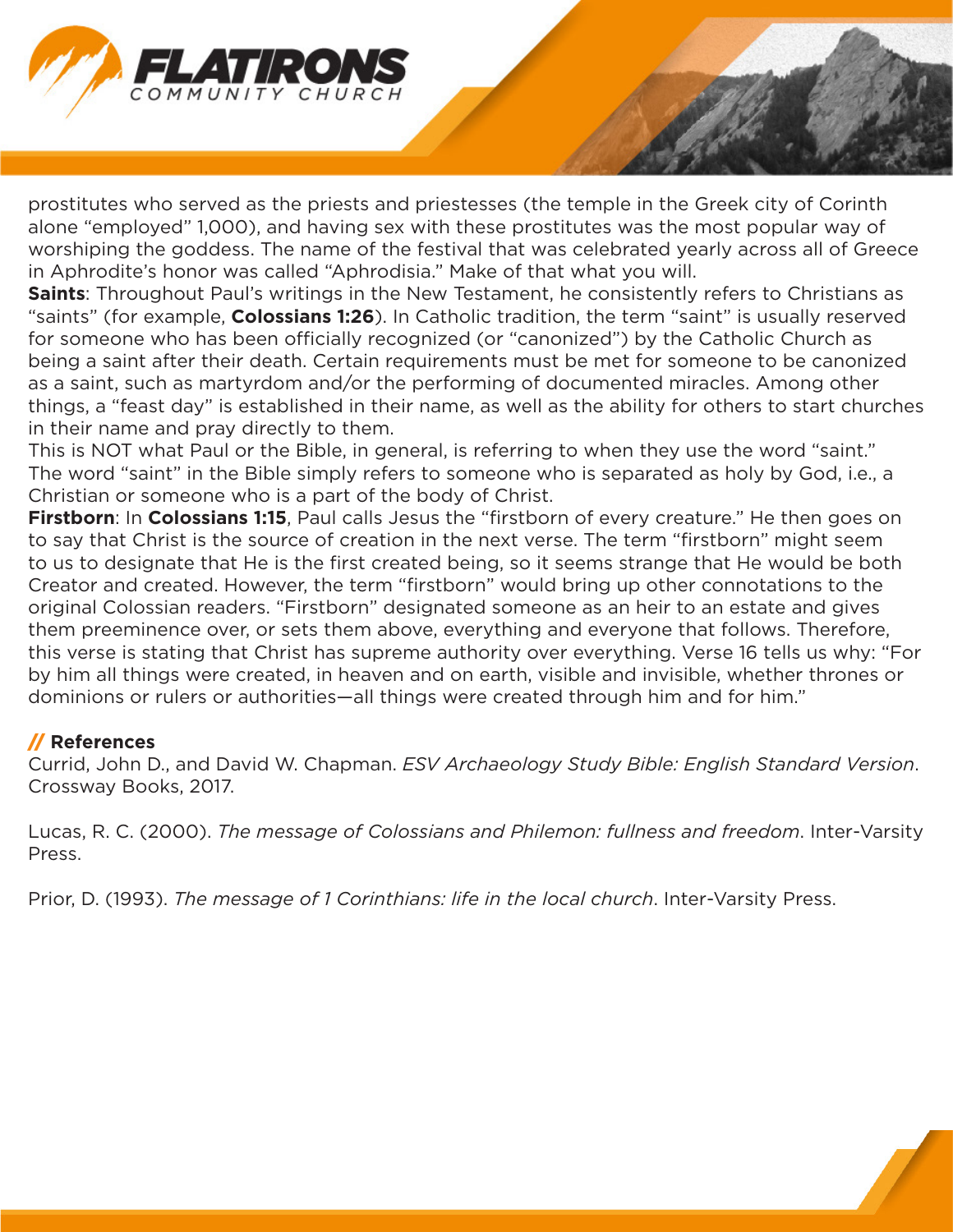

# **Group Discussion Questions "All" - Image of the Invisible January 10, 2020**

#### **Group Creed**

We come together as a Group with the goal of Spiritual Formation; encouraging one another to become the same kind of person that Jesus is, so that we can live out every part of our lives inside of His Kingdom.

# // **Bible References**

Colossians 1:15-16, 24-29; Philippians 4:13; 1 Peter 1:20-21; John 1:1; Romans 5:6-8; John 3:16; Revelation 4:11

# // **Message Screenshots**

- When we give glory to God, we are announcing how much we believe He is worth.
- Our "hope of glory": you and I living the ideal life in intimate relationship to God that we were created to live.
- We have this HOPE that we can get it back.
- Jesus putting on flesh and living with us and then dying for us and rising from the dead was always God's plan A.
- "All things." What about the hard things, the painful things, the sinful things that have happened to me and to the world?
- Jesus IN us gets the glory when He walks WITH us through the valley of the shadow of death.
- How do/should we respond to a Jesus like this?
	- We give glory to Jesus.
	- We worship Him by first choosing to bow before him.
	- We worship Him by how we live our lives.
- The bread represents His body that was broken and nailed to a cross.
- The juice represents His blood which represents the wage paid for sin.

# // **Core Questions**

- 1. What are some of your favorite Bible verses (the verses that really connect with you and relate to a very personal part of your life)?
- 2. How do these verses help you to glorify Christ in your life?
- 3. Who do you usually give the credit and glory when something good happens in your life or when you come through a difficult time in your life? Yourself or Christ?
- 4. When was a time in your life where it was easy to give Jesus the glory on the front end (e.g., when things were going good, when you gave your life to Christ, when you felt blessed, etc.)?
- 5. When was a time in your life where it was hard to give Jesus glory in the midst of suffering or pain?
- 6. Has there ever been a difficult time in your life that, on the back end, you could see how